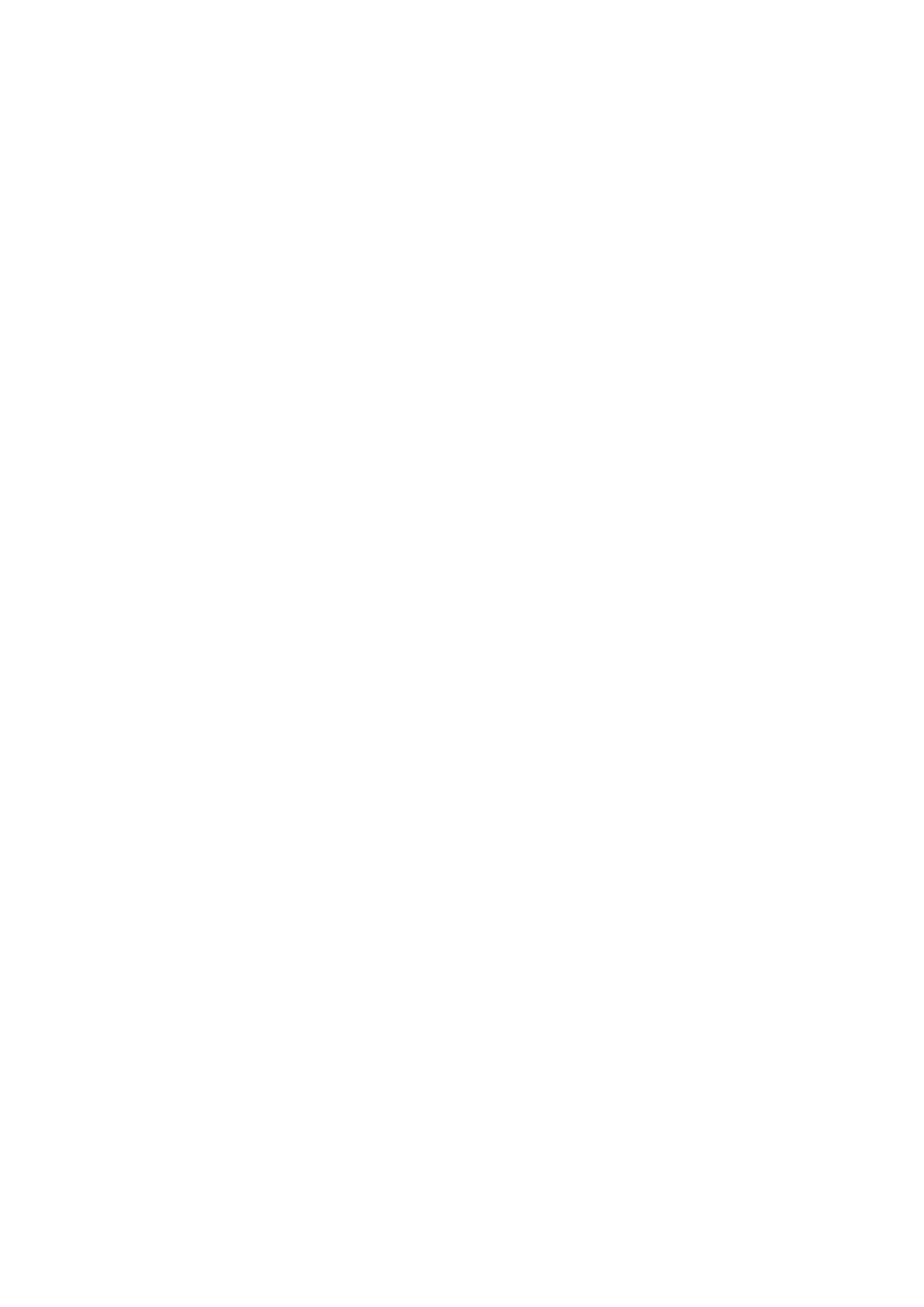### **FASTING POLICY**

Thistly Meadow Primary School celebrates and respects all members of its school community.

Whilst we recognise that fasting is not compulsory before the age of puberty in Islam, we understand that children from many practising Muslim homes are enthusiastic and get a great sense of achievement in joining their families in taking part in the spirit of Ramadan and often begin to fast at a younger age.

It is recommended in guidance issued by the Muslim Council of Britain (www.mcb.org.uk)<sup>1</sup> for children to practise shorter and partial fasts in order to train them for the full fasting when they become adults. At Thistly Meadow Primary School we only allow children in Years 5 and 6 to fast as, in our experience, fasting in year groups below this has a detrimental effect upon a child's overall performance.

Children in lower year groups could be supported to fast at home at the weekend if required, allowing parents to supervise their health and well-being very closely.

#### **Aims and Objectives**

We aim to:

- To provide a safe environment for children who wish to fast during part or all of the month of Ramadan.
- To ensure the proper care of children is maintained and to keep parents informed if their child is unwell.
- To further develop understanding of the different faiths represented in the school population.

#### **Ramadan – An overview**

Ramadan is the ninth month in the Islamic calendar, and it consists of a month of fasting, self-control, charity-giving and goodwill to others.

Those who fast during Ramadan are not allowed any food or water between sunrise and sunset. Instead, they are encouraged to think of cleansing the whole self, through prayer and reflection.

#### **Consent**

1

All parents must inform the school in writing/email if they wish their child to fast. This should make clear if the child is to fast for all of Ramadan or part and if the latter, which days they will be. The school will not be responsible for any break in the fast if changes are made without notification to us.

 $1$  Towards Greater Understanding – Meeting the needs of Muslim pupils in state schools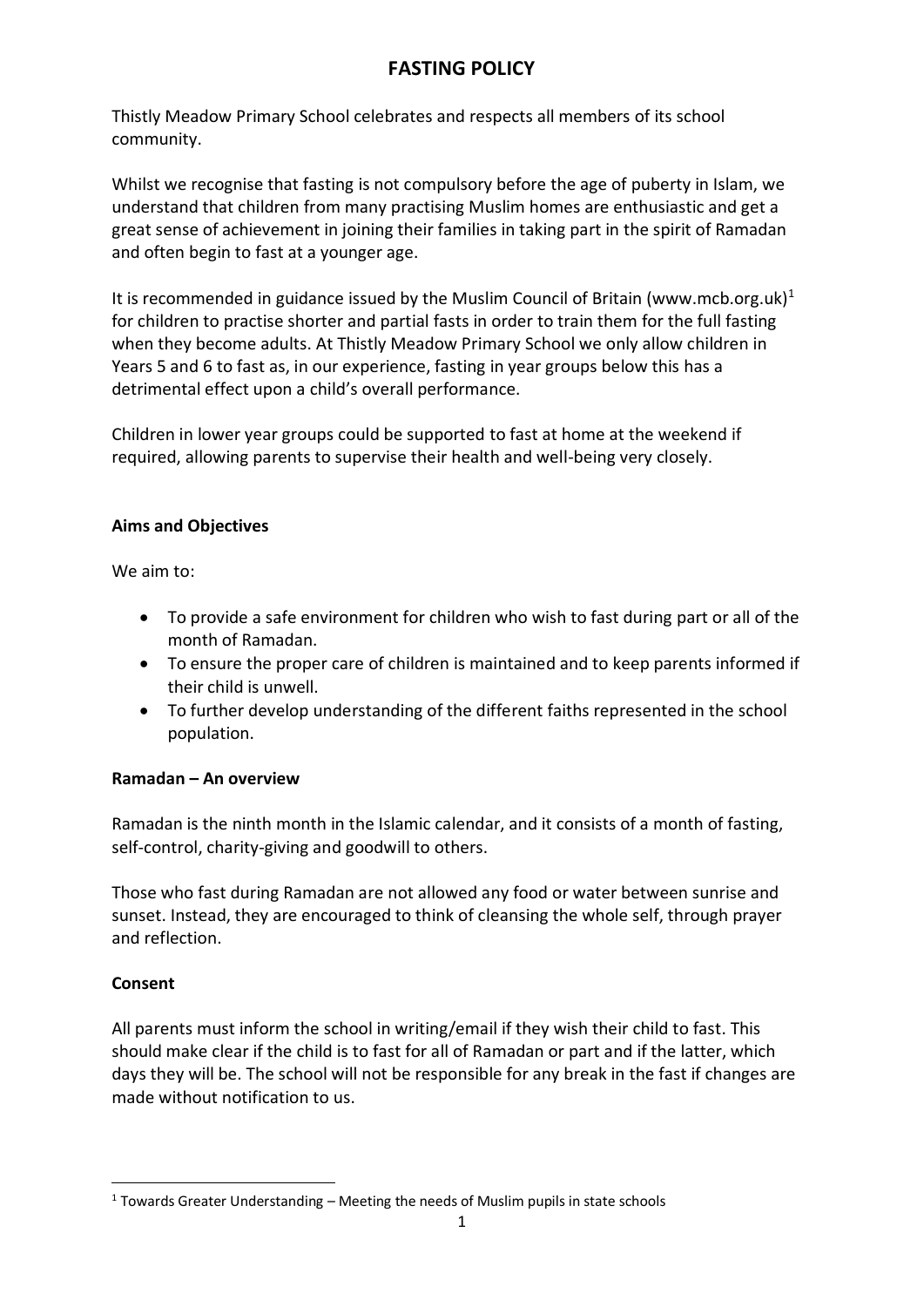#### **Implementation**

- If a child says that they are fasting, but the school has not received consent from their parent, they will be dealt with in a respectful manner; however the child will not be allowed to miss lunch.
- Children who are fasting should not be expected to exert themselves physically. For Health and Safety reasons, pupils who are fasting will not do active physical education lessons at the time they are fasting. At this time they may participate in other ways such as timing running, acting as a linesman or will do some health related learning.
- Children who are fasting will not be allowed to participate in rigorous activities such as running around at lunch time. They will be encouraged to make use of quiet areas on the playground or the school library in order to conserve their energy.
- As is the tradition in the school, RE lessons and an assembly will be held during the school year to create an understanding of the Muslim faith and Ramadan.
- All children that fast will need to bring an emergency snack with them to school daily. This should be something healthy in accordance to our Healthy Eating Policy.
- In the rare circumstances of a child becoming distressed or unwell when he or she is fasting, the school will encourage the child to break their fast by eating their emergency snack and having a drink of water.
- If a child has a medical condition that would be complicated by fasting, e.g. diabetes, the child will not be permitted to fast at school.

#### **Health and Safety**

The school will inform parents immediately if their child who is fasting becomes unwell. If the school feels the child is dehydrated or weak they will encourage the child to have a drink of water and eat their emergency snack. The school will support the child in the usual manner with First Aid as required.

#### **Inclusion**

There is mutual co-operation between the parents of children who are fasting and the school.

All children in the school are encouraged to feel positive about their family, their culture and their faith. This policy will be reviewed by the governing body and will take into account the changing Islamic calendar and any guidance issued by the local authority, The Muslim Council of Britain and other Islamic scholars, experts and Muslim chaplains in the education sector.